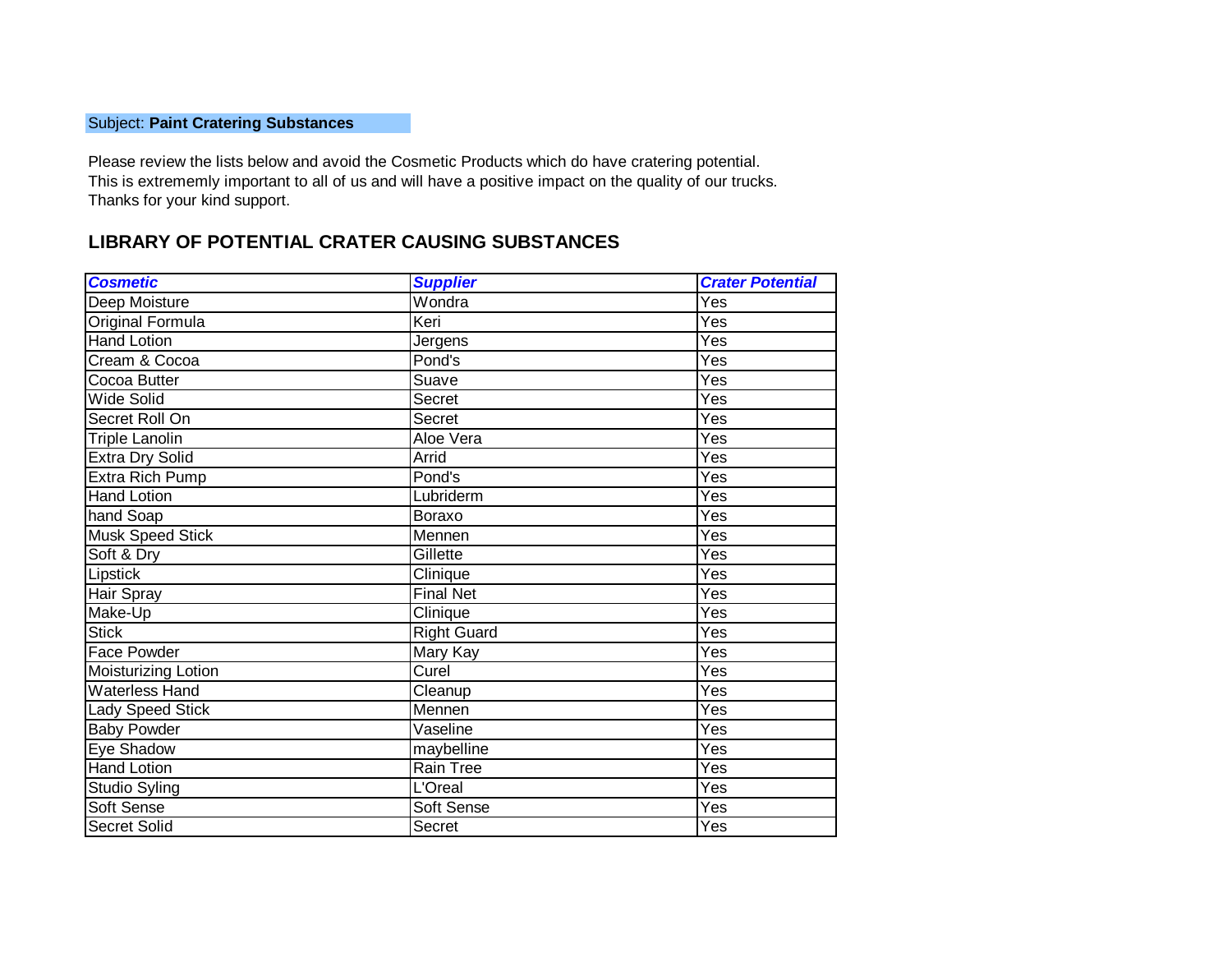| Cologne                         | English Leather      | Yes                |
|---------------------------------|----------------------|--------------------|
| <b>Skin Cream</b>               | <b>Jerkins</b>       | Yes                |
| <b>Fabric Softener</b>          | Downy                | $\overline{Yes}$   |
| <b>Glaze 06992</b>              | 3M                   | Yes                |
| Flex 46 Grease                  | Mobil                | Yes                |
| <b>CLM-615</b>                  | Unknown              | Yes                |
| <b>Belt Grease</b>              | Formax               | Yes                |
| <b>Magic Glass</b>              | Silicone Paper       | Yes                |
| $WD-40$                         |                      | Yes                |
| Nail Polish Remover             | Heck's               | $\overline{N_{O}}$ |
| <b>Baby Powder</b>              | <b>Johnsons</b>      | <b>No</b>          |
| <b>Right Guard</b>              | <b>Right Guard</b>   | <b>No</b>          |
| Talk Powder                     | Ammens               | <b>No</b>          |
| Face Powder                     | Cover Girl           | $\overline{N_{O}}$ |
| Petro Jelly                     | <b>US Pharmaderm</b> | $\overline{N}$     |
| <b>Medicated Skin Cream</b>     | Mennen               | $\overline{N_{O}}$ |
| Lip Pencil                      | Clinique             | $\overline{N_{O}}$ |
| Eye Pencil                      | Aziza                | $\overline{No}$    |
| <b>Face Cleanser</b>            | Clinique             | $\overline{N}$     |
| <b>Unscented Facial Tissues</b> | Puff's               | $\overline{N}$     |
| <b>Hand Cream</b>               | Oil of Olay          | $\overline{N}$     |
| Deodorant Soap                  | Dial                 | $\overline{N_{O}}$ |
| <b>Talc Powder</b>              | Mennen               | $\overline{N_{O}}$ |
| Extra Dry Roll On               | Arrid                | <b>No</b>          |
| <b>Mist Regular</b>             | Clairol              | $\overline{N_{O}}$ |
| <b>Baby Powder</b>              | Johnsons             | $\overline{N}$     |
| Mascara                         | Aziza                | <b>No</b>          |
| <b>Styling Mousse</b>           | Suave                | <b>No</b>          |
| <b>Laundry Detergent</b>        | Tide                 | <b>No</b>          |
| Molluballoy 572                 | Molluballoy          | $\overline{N_{O}}$ |
| Molluballoy 20                  | Molluballoy          | No                 |
| $LG-10-2$                       | Unknown              | $\overline{N}$     |
| Grease 777                      | Molluballoy          | $\overline{N}$     |

The following list of material have been tested and are believed to be potential crater causing materials. This list is by no means all inclusive of material which may be used or present at each individual plant nor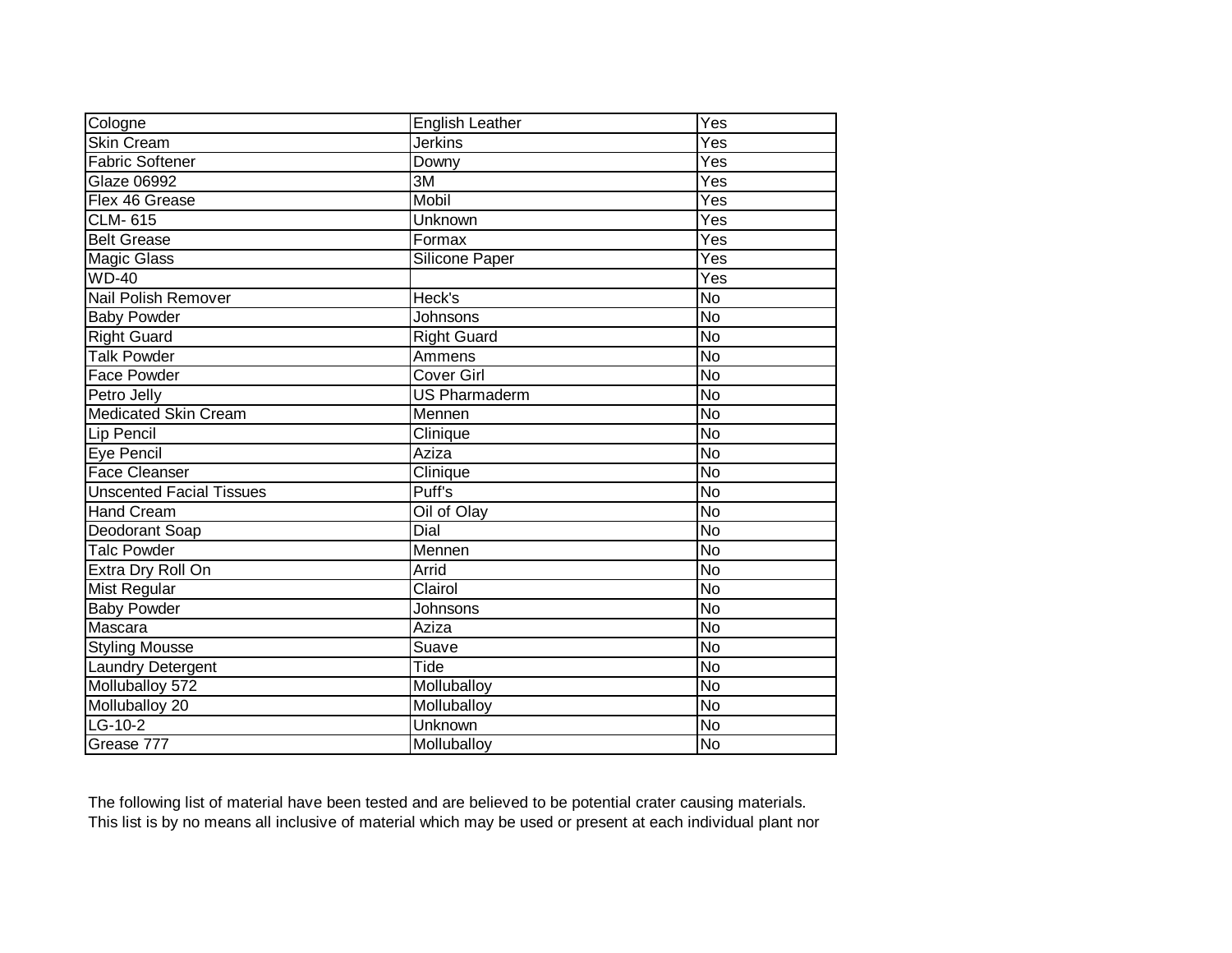does it necessarily indicate crater problems will result if the material is being used and present in the plant environment. Many materials if used properly and controlled in the process will not result in crater contamination even though it may test as a potential crater causing substance. The material must be present and in the right environmental conditions during the painting process to cause craters.

The purpose of this list is to inform plants as to potential crater causing materials and can be used as a guide should a crater contamination problem occur. This list will be continuously updated as additional materials are identified and tested for crater sensitivity.

| <b>MATERIAL</b> |
|-----------------|
|-----------------|

**MATERIAL SUPPLIER CRATER POTENTIAL**

| <b>ADHESIVE</b>              |               |     |
|------------------------------|---------------|-----|
| #10 Disk Adhesive            | <b>Norton</b> | Yes |
| <b>Weatherstrip Adhesive</b> | 3M            | lNo |
| <b>77 Adhesive</b>           | 3M            | Yes |
| 100 Sandpaper Adhesive       | Norton        | No  |

| <b>AIR FILTER MEDIA MATERIALS</b> |                |     |
|-----------------------------------|----------------|-----|
| <b>CLM 723</b>                    | <b>Unknown</b> | lNo |
| Betz 234                          | <b>Betz</b>    | Yes |
| <b>CLMM 7-11</b>                  | <b>Unknown</b> | Yes |
| Betz 365                          | <b>Betz</b>    | No  |
| Betz 349                          | <b>Betz</b>    | Yes |
| Betz 356                          | <b>Betz</b>    | Yes |

| <b>H COMPOUND</b><br><b>BOC</b><br>וטו |         |     |
|----------------------------------------|---------|-----|
| <b>CLM 818</b>                         | Unknown | INc |

| $\sim$ $\sim$ $\sim$ $\sim$<br>C |      |     |
|----------------------------------|------|-----|
| <b>DDBSA</b>                     | King | Yes |

| <b>GREASE</b>   |             |            |
|-----------------|-------------|------------|
| Plex 46 Grease  | Mobil       | Yes        |
| Molluballoy 572 | Molluballoy | INo        |
| Molluballoy 20  | Molluballoy | <b>INo</b> |
| <b>CLM-615</b>  | Unknown     | Yes        |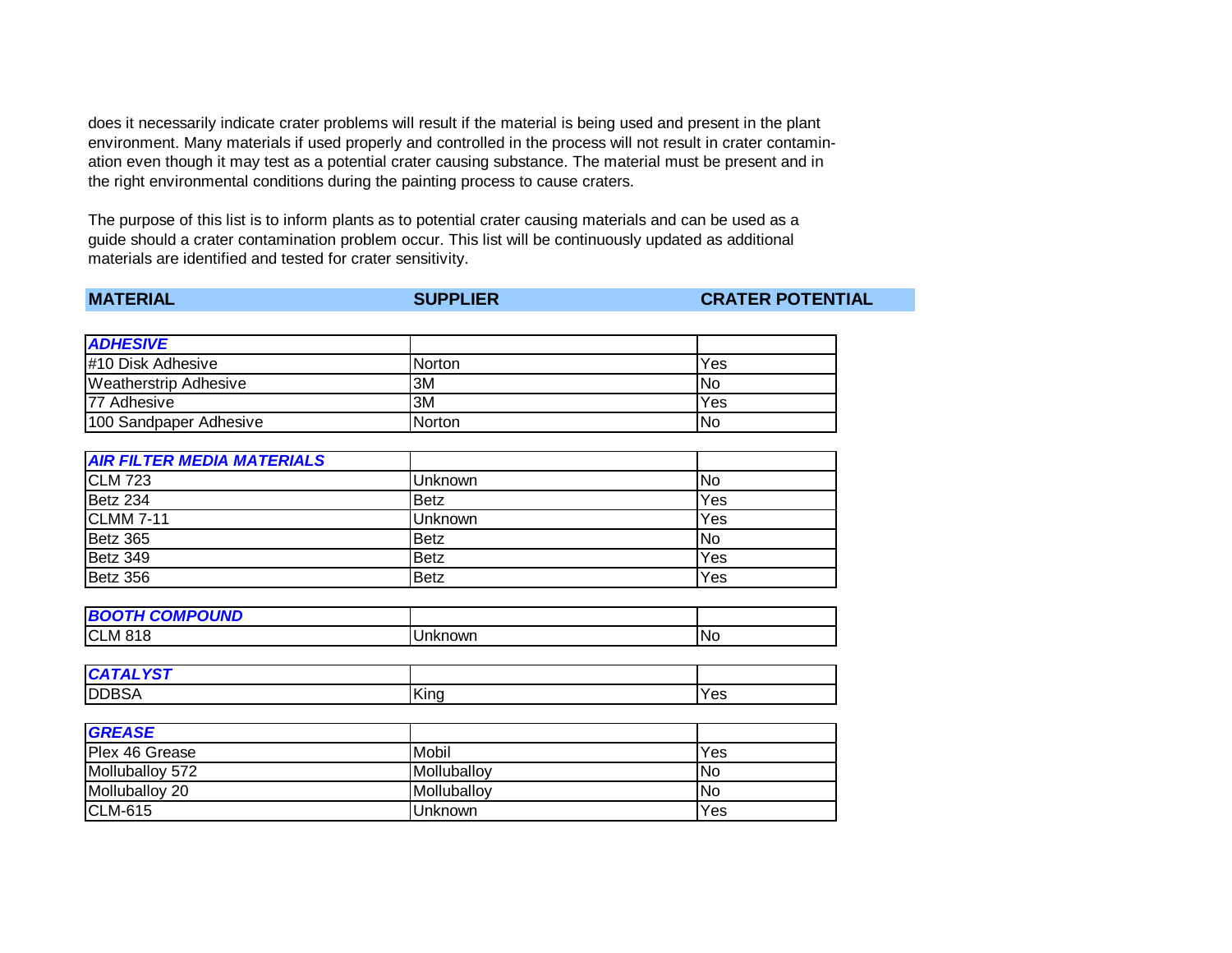| $LG-01-2$                     | Unknown                          | $\overline{N}$    |
|-------------------------------|----------------------------------|-------------------|
| Grease 777                    | Molluballoy                      | <b>No</b>         |
| Belt Grease F-1               | Formax                           | Yes               |
| Molluballoy 802               | Molluballoy                      | Yes               |
|                               |                                  |                   |
| <b>HAIR MOUSSE</b>            |                                  |                   |
| <b>Styling Mousse</b>         | Suave                            | <b>No</b>         |
|                               |                                  |                   |
| <b>LENS WIPE</b>              |                                  |                   |
| <b>Magic Glass</b>            | Silicone Paper                   | Yes               |
|                               |                                  |                   |
| <b>LUBRICANT</b>              |                                  |                   |
| $WD-40$                       |                                  | Yes               |
| Lubricant W/TE                | $\overline{\text{SEP}}$ (SEP 45) | Yes               |
| Nut-Off                       |                                  | Yes               |
|                               |                                  |                   |
| <b>MASK FILM</b>              |                                  |                   |
| Clear making F                | Ford TCAP                        | $\overline{N}$    |
|                               |                                  |                   |
| <b>METALLIC COMPOUND</b>      |                                  |                   |
| Aluminastic-C                 | <b>Koch Material</b>             | Yes               |
|                               |                                  |                   |
| <b>OIL</b>                    |                                  |                   |
| Shell Tellus 10               | Shell                            | Yes               |
| Molloballoy 930               | Molluballoy                      | Yes               |
| Mollubally Gear Oil 90        | Molluballoy                      | Yes               |
| Tribol 943AW                  | Molluballoy                      | Yes               |
| Chain Oil 22                  | Molluballoy                      | Yes               |
| <b>HY Oil 943</b>             | <b>Ford TCAP</b>                 | Yes               |
| Thread Cuttin Oil 70835       | Jacobson                         | Yes               |
| Airmotor Oil                  | Graco                            | <b>No</b>         |
| <b>Compress Oil</b>           | Coon-Divisser                    | Yes               |
| #32 Compressor Oil            | American Industrial              | Yes               |
| <b>High Temperature Chain</b> | <b>Ford TCAP</b>                 | Yes               |
| Lubricating Oil ISOVG32       | Mobil                            | Yes               |
| Molluballoy 322               | Molluballoy                      | $\overline{Y}$ es |
| DTR-25 Hydraulic Oil          | Mobil                            | Yes               |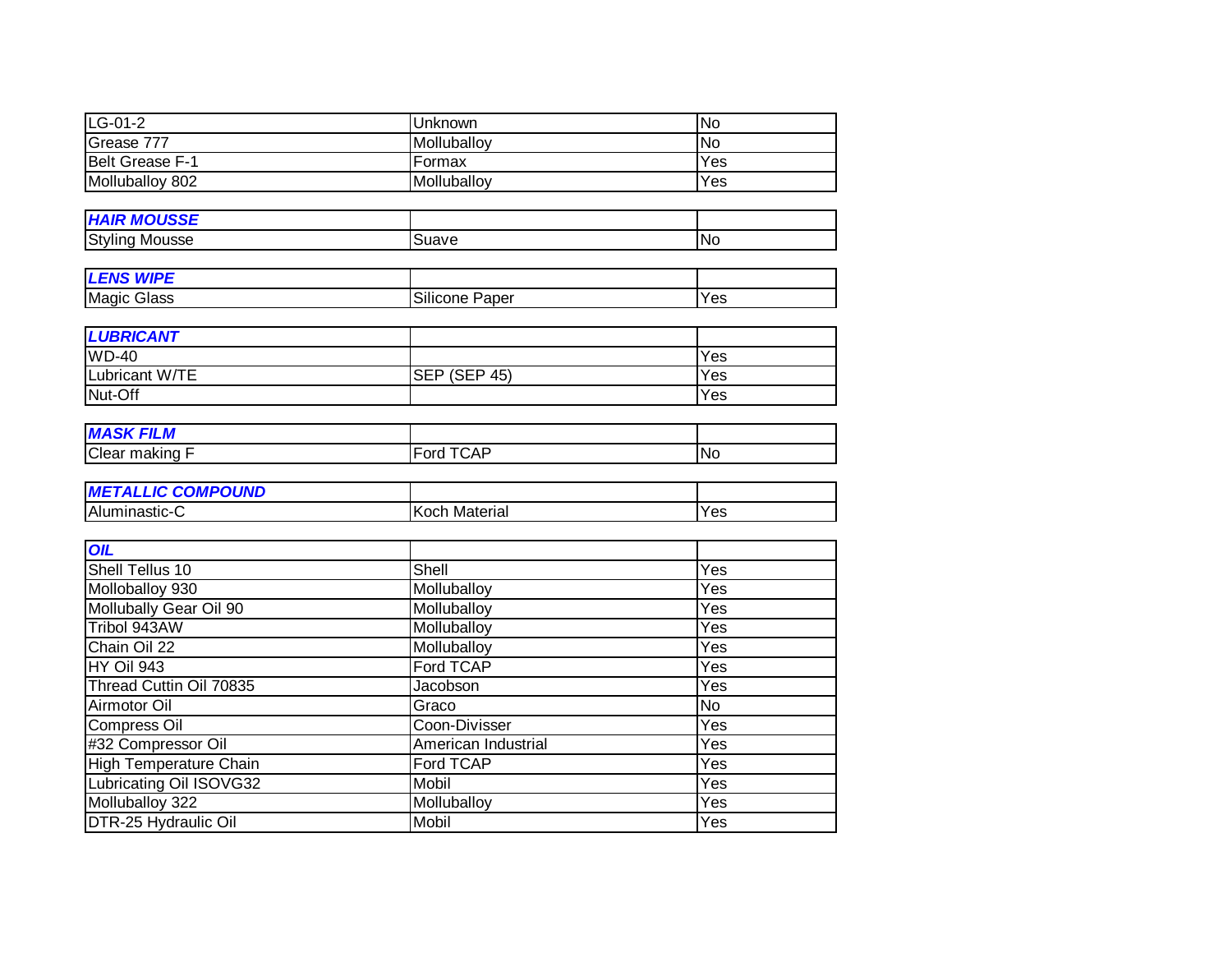| <b>MWO 40</b>                    | Ford TCAP              | Yes                |
|----------------------------------|------------------------|--------------------|
| Tellus Oil #46                   | Tellus                 | Yes                |
| <b>Gear Oil 800/46</b>           | <b>Ford TCAP</b>       | Yes                |
| <b>Orbit Sand Oil</b>            | Graco                  | $\overline{N}$     |
| Lubriplaste Oil #8               | <b>Friske Brothers</b> | Yes                |
| Gear Oil 90                      | Ford TCAP              | Yes                |
| 882 EP Gear CMP                  | Molluballoy            | $\overline{N}$     |
| Canepus Oil #48                  | Texaco                 | Yes                |
| Lubeon Chai Oil #1               |                        | Yes                |
| Sun Visc 706                     | Ford TCAP              | Yes                |
| Air Lub 10W                      | Ford TCAP              | Yes                |
| 4YD Pump Lub                     | Graco                  | Yes                |
|                                  |                        |                    |
| <b>CAULKING</b>                  |                        |                    |
| 6068 Caulking                    | Dolchem                | Yes                |
|                                  |                        |                    |
| <b>CLEANER</b>                   |                        |                    |
| <b>Glass Cleaner</b>             | <b>Vision Air</b>      | Yes                |
| DC-9 Glass Cleaner               | <b>True Test</b>       | $\overline{N}$     |
| Eye Glass Wash                   | <b>Ford TCAP</b>       | $\overline{N}$     |
| <b>Glass Cleaner</b>             | Rainbow                | Yes                |
| <b>Big Orange (Shoe Cleaner)</b> |                        | Yes                |
|                                  |                        |                    |
| <b>COSMETIC</b>                  |                        |                    |
| Deep Moisture                    | Wondra                 | Yes                |
| Original Formula                 | Keri                   | Yes                |
| hand Lotion                      | Jergens                | Yes                |
| Cream & Cocoa                    | Pond's                 | Yes                |
| Nail Polish Remover              | Heck's                 | $\overline{N}$     |
| Cocoa Butter                     | Suave                  | Yes                |
| <b>Baby Powder</b>               | Johnsons               | $\overline{N_{0}}$ |
| <b>Wide Solid</b>                | <b>Secret</b>          | Yes                |
| Secret Roll On                   | <b>Secret</b>          | Yes                |
| <b>Triple Lanolin</b>            | Aloe Vera              | Yes                |
| <b>Right Guard</b>               | <b>Right Guard</b>     | $\overline{N}$     |
| <b>Talk Powder</b>               | Ammens                 | <b>No</b>          |
| <b>Extra Dry Solid</b>           | Arrid                  | Yes                |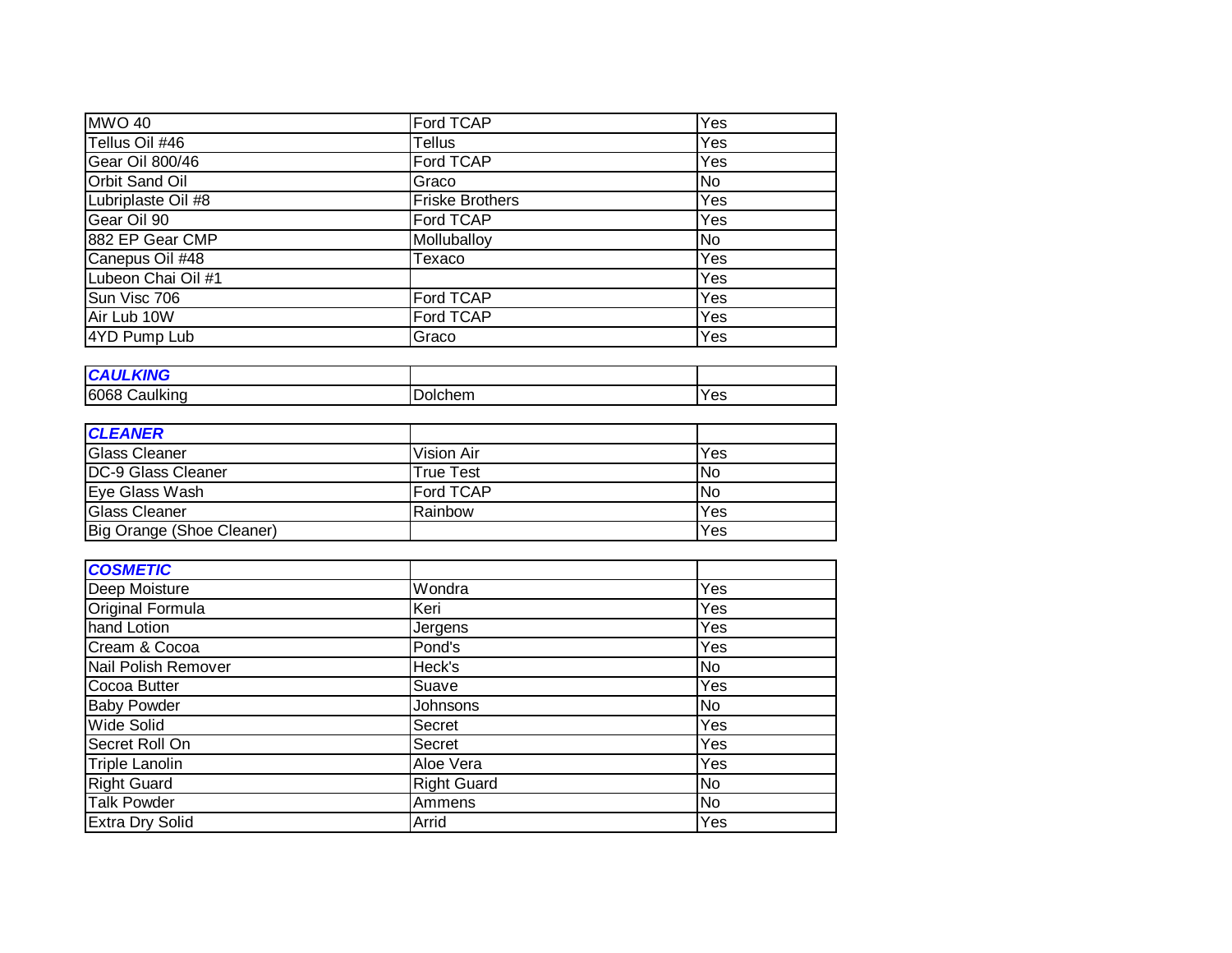| Extra Rich Pump                 | Pond's                 | $\overline{Yes}$          |
|---------------------------------|------------------------|---------------------------|
| hand Lotion                     | Lubriderm              | $\overline{Y}$ es         |
| <b>Face Powder</b>              | <b>Cover Girl</b>      | $\overline{N}$            |
| Petro Jelly                     | <b>US Pharmaderm</b>   | $\overline{N}$            |
| <b>Hand Soap</b>                | <b>Boraxo</b>          | Yes                       |
| Mush Speed Stick                | Mennen                 | Yes                       |
| Soft and Dry                    | Gillette               | $\overline{Yes}$          |
| Lipstick                        | Clinique               | Yes                       |
| Hairspray                       | <b>Final Net</b>       | Yes                       |
| <b>Medicated Skin Cream</b>     | Mennen                 | <b>No</b>                 |
| Make-Up                         | Clinique               | $\overline{Yes}$          |
| <b>Stick</b>                    | <b>Right Guard</b>     | Yes                       |
| Lip Pencil                      | Clinique               | <b>No</b>                 |
| Eye Pencil                      | Aziza                  | $\overline{N}$            |
| <b>Face Powder</b>              | Mary Kay               | Yes                       |
| <b>Face Cleanser</b>            | Clinique               | $\overline{N}$            |
| <b>Unscented Facial Tissues</b> | Puff's                 | $\overline{N}$            |
| Moisturizing Lotion             | Cure'l                 | Yes                       |
| <b>Hand Cream</b>               | Oil of Olay            | <b>No</b>                 |
| Deodorant Soap                  | Dial                   | $\overline{N}$            |
| <b>Waterless Hand</b>           | Cleanup                | Yes                       |
| <b>Talc Powder</b>              | Mennen                 | $\overline{N}$            |
| Extra Dry Roll On               | Arrid                  | <b>No</b>                 |
| <b>Lady Speed Stick</b>         | Mennen                 | Yes                       |
| <b>Baby Powder</b>              | Vaseline               | Yes                       |
| Eye Shadow                      | Maybelline             | Yes                       |
| hand Lotion                     | <b>Rain Tree</b>       | $\overline{Yes}$          |
| Sudio Styling                   | L'Oreal                | Yes                       |
| Soft Sense                      | Soft Sense             | Yes                       |
| <b>Secret Solid</b>             | Secret                 | $\overline{\mathsf{Yes}}$ |
| <b>Mist Regular</b>             | Clairol                | <b>No</b>                 |
| Cologne                         | <b>English Leather</b> | $\overline{Yes}$          |
| <b>Baby Powder</b>              | Johnsons               | $\overline{N}$            |
| Mascara                         | Aziza                  | <b>No</b>                 |
| <b>Skin Cream SBS</b>           | <b>Jerkins</b>         | Yes                       |

| <b>DOMESTIC</b> |  |
|-----------------|--|
|                 |  |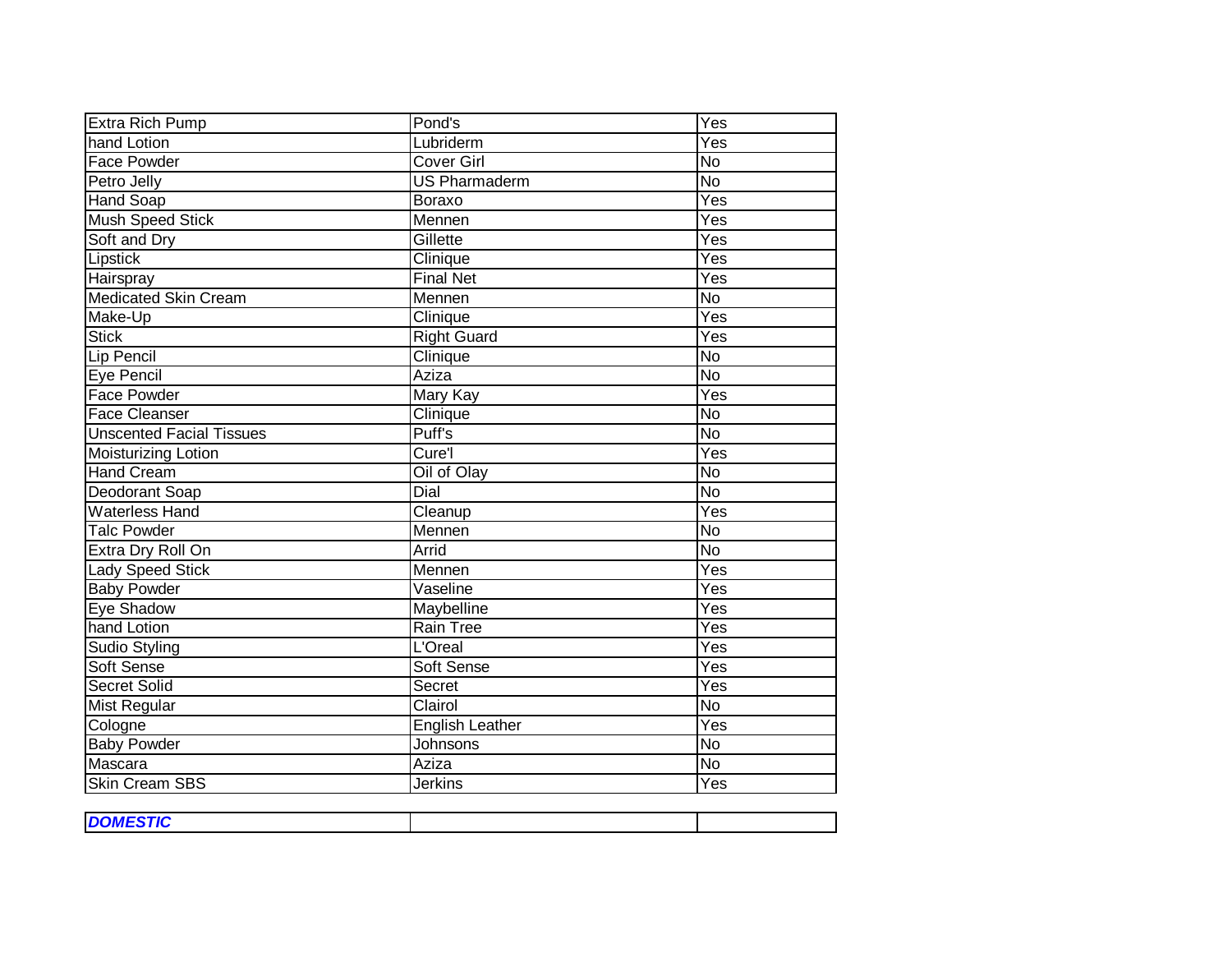| <b>Laundry Detergent</b>              | Tide                    | $\overline{N}$   |
|---------------------------------------|-------------------------|------------------|
| <b>Fabric Softener</b>                | Downy                   | Yes              |
|                                       |                         |                  |
| <b>FEATHER FLUID</b>                  |                         |                  |
| Thiemite 711                          |                         | Yes              |
|                                       |                         |                  |
| <b>GASKET</b>                         |                         |                  |
| <b>Gasket Material</b>                | Norton                  | Yes              |
|                                       |                         |                  |
| <b>GLAZE COMP</b>                     |                         |                  |
| <b>Glaze 06992</b>                    | 3M                      | Yes              |
|                                       |                         |                  |
| <b>POLISH</b>                         |                         |                  |
| <b>Stainless Clean</b>                | Zeper                   | $\overline{Yes}$ |
| Mequire's #1                          | Meguire                 | <b>No</b>        |
|                                       |                         |                  |
| <b>RAG</b>                            |                         |                  |
| <b>Tack Rag</b>                       | Johnson & Johnson       | $\overline{N}$   |
|                                       |                         |                  |
| <b>SANDING DISK</b><br>Sand Disk 360G | $\overline{3M}$         | $\overline{N}$   |
|                                       |                         |                  |
| <b>SAND PAPER</b>                     |                         |                  |
| Micro Fine 1200                       | 3M                      | <b>No</b>        |
| 240 Sandpaper                         | Norton                  | <b>No</b>        |
| 3M 280 and Paper                      | 3M                      | Yes              |
|                                       |                         |                  |
| <b>SEALANT</b>                        |                         |                  |
| <b>Industrial Seal</b>                | <b>General Electric</b> | $\overline{Yes}$ |
| 42 NF Sealant                         | $\overline{3M}$         | $\overline{N}$ o |
| Sealant 7061                          | Dolchen                 | Yes              |
|                                       |                         |                  |
| <b>SEALER</b>                         |                         |                  |
| <b>Throat Sealer</b>                  | Graco                   | N <sub>o</sub>   |
| <b>Edge Sealer</b>                    | 3M                      | Yes              |
| Sean N Caulk SP                       | Kent                    | $\overline{Yes}$ |
| Terolan 750                           | Graco                   | $\overline{N}$   |